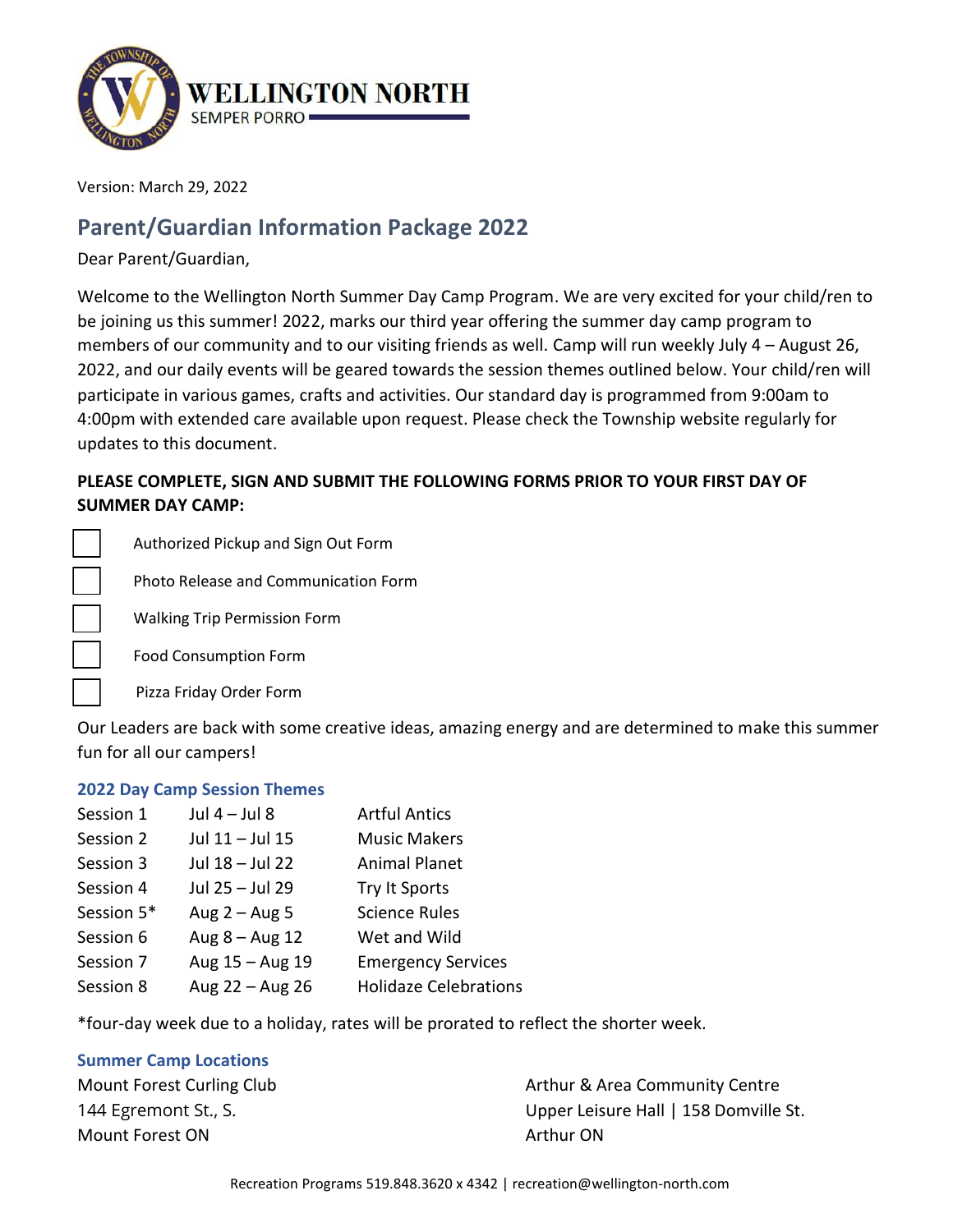

## **Day Camp Ages 5-11** (birth year 2011 – 2017).

Campers 4 years of age may register if they are turning 5 before December 31<sup>st</sup> of this year and are fully toilet trained. Please note, that while campers may attend until they are 11 years of age, the typical age of campers attending is 5-9.

**Day Camp Fees** \$155.00 per 5-day week (\$31.00/day)

### **Day Camp Hours of Operation**

Standard Programming 9:00am – 4:00pm daily.

### **Extended Care**

Early drop-off is from 8:00-9:00am and late pick-up is from 4:00-5:00pm. During extended care hours, activities are loosely structured. There is no additional fee for this service.

### **Camp Arrival and Dismissal**

**Arthur:** The designated drop-off/pick up area, is under the Arena canopy at the front of the facility. **Mount Forest:** The designated drop-off/pick up area, is at the front entrance of the Curling Club.

For camper safety, government issued photo ID is required for camper pick-up. Campers 9 years and under must be picked up by an adult that is identified in advance. Only those adults listed on the registration form will be permitted to pick up child/ren. Campers 10 years and older may leave by themselves if this has been indicated during registration. Please notify us if your child/ren will not be attending camp, or of any change in your child/ren 's pick-up routine by emailing daycampcoordinator@wellington-north.com.

**Arrival:** A staff member will greet you at the front door while you sign-in your child/ren. Please allow for extra time on the first day of each session.

**Dismissal:** A staff member will great you at the front door. An individual designated on the Authorized Pick-up and Sign Out Form will then sign-out the camper at pick-up. Please submit a copy of custodial arrangement if necessary.

- Parents/guardians may not enter the camp or go beyond the designated drop-off/pick up area.
- Those without photo ID, or individuals not noted on the Authorized Pick-up and Sign Out Form will not be permitted to pick-up a camper.
- If a camper is not picked up by camp closing, every attempt will be made to contact either the parent/guardian or emergency contacts. If the Township of Wellington North has not been contacted - or the persons at the emergency numbers cannot be reached, the local authorities will be called to locate the parent or guardian.
- Camps run from 9:00am-4:00pm unless otherwise indicated.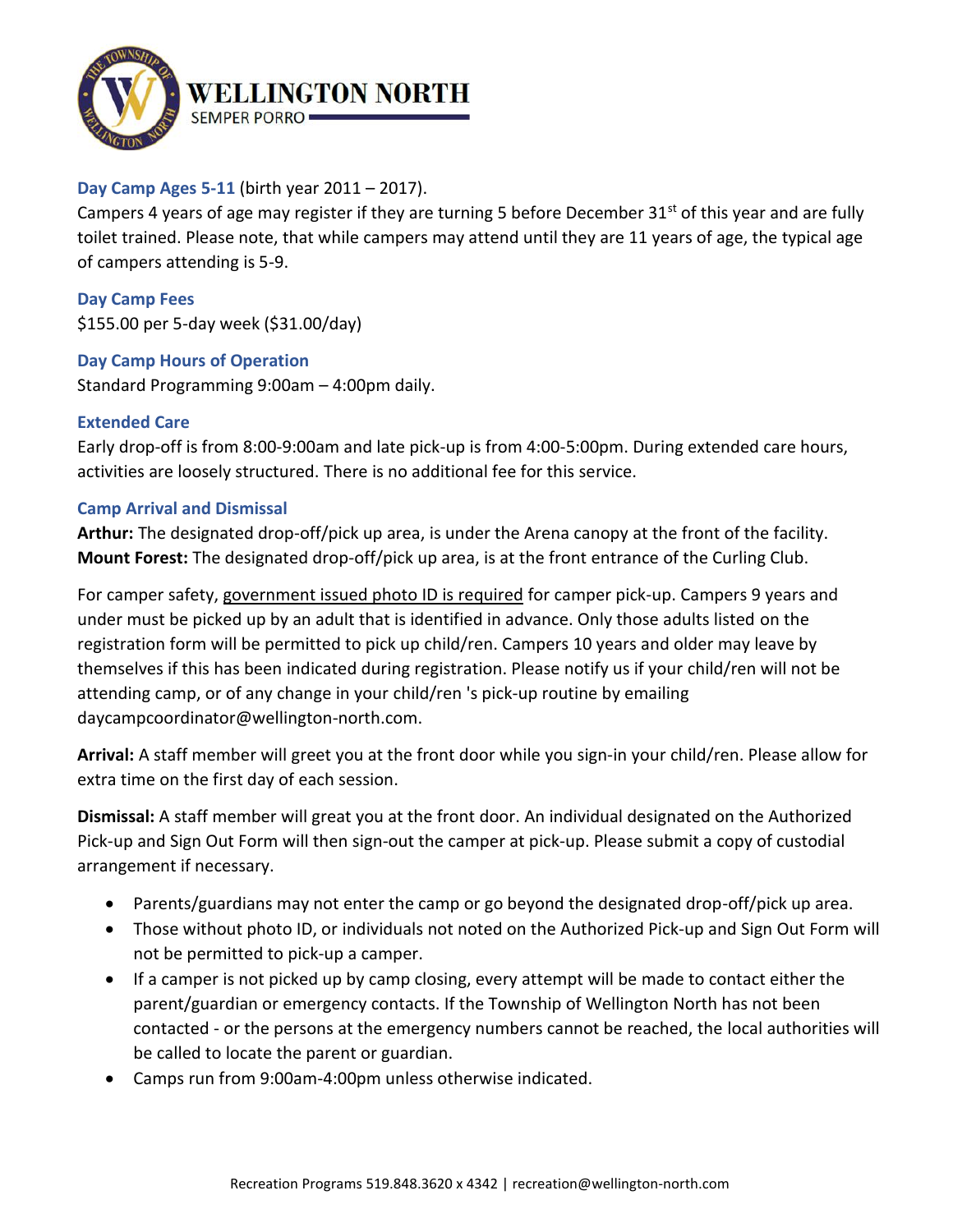

#### **Camp Attendance**

Attendance is taken each morning and at various times throughout the day. If your camper is going to be absent, late, or leave early, please email the Day Camp Site Leader, Day Camp Coordinator, or send a written note to camp prior to the absence.

**What to Bring Daily -** Please label all items!

- Nutritious peanut and tree nut free lunch. Morning and afternoon snack
- Water bottle
- A hat
- Swimsuit and towel
- Suitable clothing for the weather
- Appropriate footwear
- Waterproof sunscreen, please arrive with it already applied as staff cannot assist
- A smile!

**What not to bring** – Please leave valuable personal items at home, the Township of Wellington North is not responsible for lost or stolen items.

- Money
- Electronics (cell phones, electronic games, etc.)
- Toys (popits, stuffed animals, etc.)
- Inappropriate objects

### **Lost and Found**

There will be a lost and found bin on site and staff will work with parents to locate missing items. We strongly encourage campers to check for their personal belongings before leaving for the day.

### **Quality Supervision**

Our staff to camper ratios reflect our commitment to quality program supervision. Our camps operate with a ratio of 1 leader for every 10 campers. All staff are certified in Standard First Aid, CPR C and require a criminal reference check. In addition, they are trained to interact with children in a positive and developmentally appropriate manner as all camp staff are certified in the HIGH FIVE - Principles of Healthy Child Development.

#### **Lunches and Snacks**

For the safety of those with life-threatening allergies, our camps are a "nut aware" environment. If any additional allergies are identified, they will be listed in the weekly newsletter prior to each session, so snacks and lunches can be prepared accordingly. We ask that all families do not send peanut or nut products to camp. Please send energizing snacks including fruits and vegetables.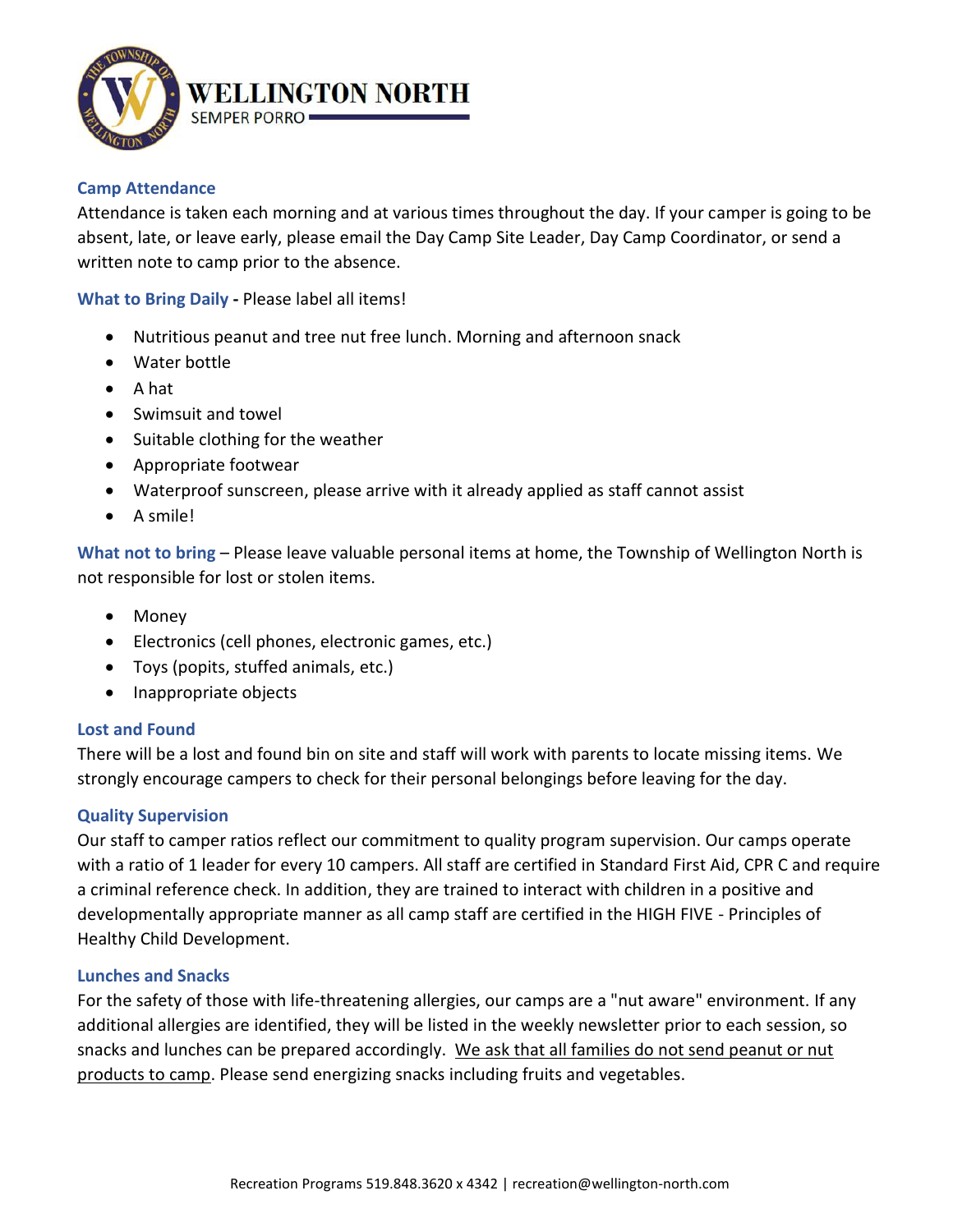

#### **Inclusion at Camp**

Campers with support needs that are not met by large group supervision ratios, are welcome to bring a volunteer or family member, 16 years of age or older, to join them and support in this capacity.

### **Camp Attire**

Campers should come ready for fun! Please send clothes that are comfortable to move in, and that can get messy.

#### **Inclement Weather**

Rain or shine, we're here to play! We plan a majority of our camp day to be outside, though during inclement weather, the program will relocate inside. A movie (rated G or PG) may be shown in the event of inclement weather - please contact the Day Camp Coordinator with questions regarding the choice of movie.

#### **Swimming**

Regardless of swimming ability, all campers must wear a lifejacket while on the deck or in the water during the Day Camp designated swim time.

### **Camper Behaviour Expectations**

We want to ensure all campers have a fun, rewarding, memorable and safe experience while participating in our program. Providing a safe environment is a collaborative process. We ask that parents/guardians share the following camp rules/guidelines with their child/ren:

- Respect others and their property
- Hands off
- No bullying behavior
- Listen to the Leaders
- Stay with the group
- Use appropriate language
- Follow all health and safety related instructions provided by camp staff which include physical distancing, respiratory etiquette, and frequent handwashing.

We will provide alternative programming that helps campers integrate into camp routines, however, we are unable to provide this for extended periods of time. If a camper needs to be repeatedly withdrawn from activities and if their behaviour is deemed to be a threat, to either their own safety, or the safety of others, we will not be able to accommodate them. Parent conferences may be required to address concerns at any step in this system. **Physical aggression and/or bullying behaviour towards another person or oneself may require a temporary or full suspension from camp.**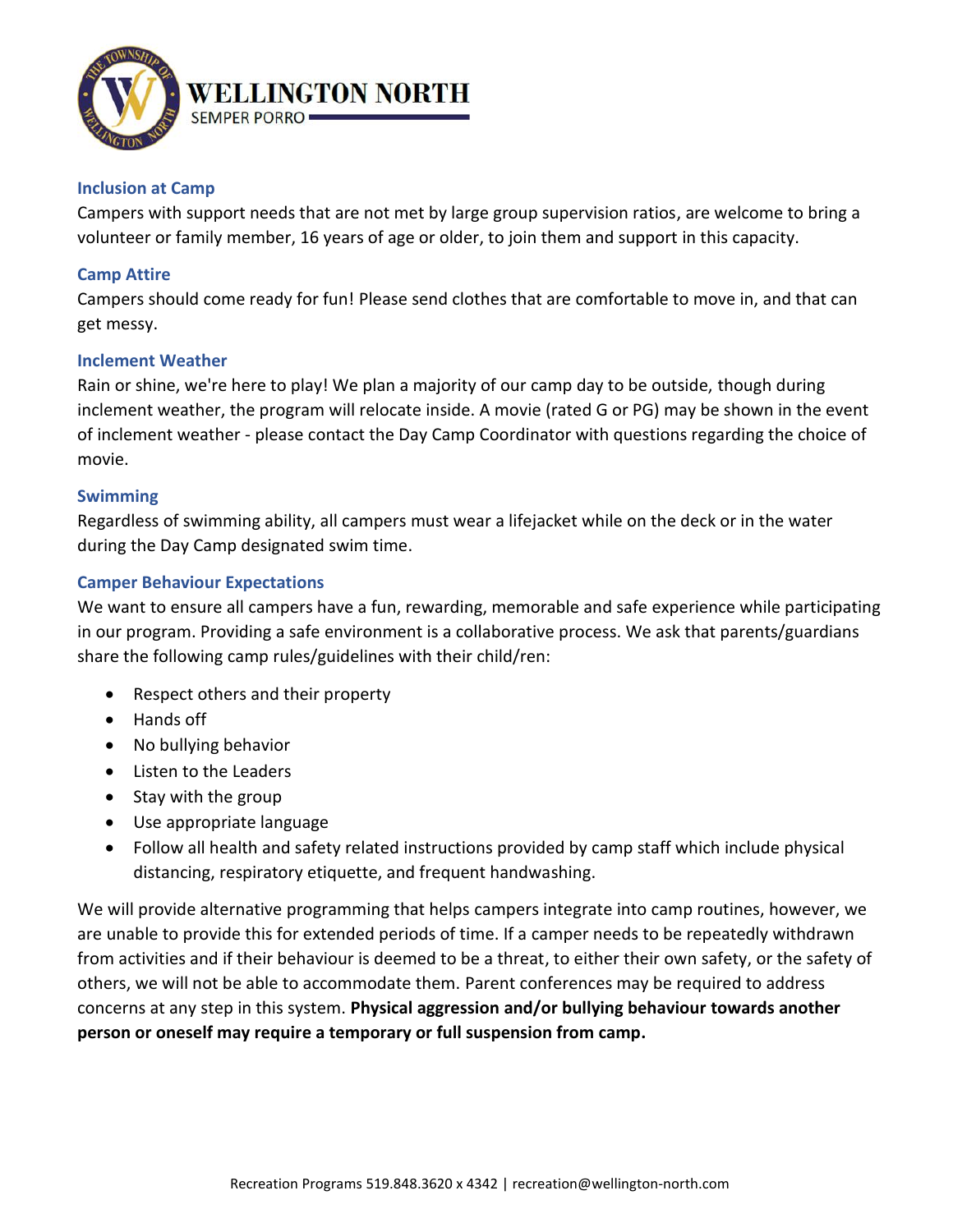

**Respect yourself:** Come to camp with a positive attitude and participate so you can have the best experience!

**Respect others**: Stay out of other's personal space, speak nicely to others, and listen to your leaders.

**Respect property and the facility:** Touch only what belongs to you, stay within the activity area, and clean up after yourself.

### **Medical Information**

Please ensure camper medical information is updated during registration, and updated if needs change, including an emergency contact. Should a camper require medication while at camp, please inform the Day Camp Site Leader and complete the Medical Administration Form. The Medical Administration Form must be completed before medication can be accepted. Medication must be in the original container with its original label. No over the counter medications can be used without written instructions from a physician. All medications will be stored in a locked box, with the exception of auto injectors and inhalers, which are carried by the camper in a waist pouch.

Staff do not administer medication but will supervise campers capable of administering their own. In the case of a life-threatening situation where the camper is unable to administer medication such as an auto injector or asthma inhalers, staff will assist.

In the event of a medical emergency, camp staff, recreation staff and/or lifeguards will provide immediate medical treatment, including follow-up with EMS if necessary. Parents will be notified in the event of a medical emergency.

## **Contact Information – Administrative Support**

Township of Wellington North www.wellington-north.com 519.848.3620 x 4342 recreation@wellington-north.com

## **Contact information – Camp Leadership Team (after June 13, 2022)**

Mount Forest Day Camp Site Leader mfdaycamp@wellington-north.com

Day Camp Coordinator daycampcoordinator@wellington-north.com Arthur Day Camp Site Leader arthurdaycamp@wellington-north.com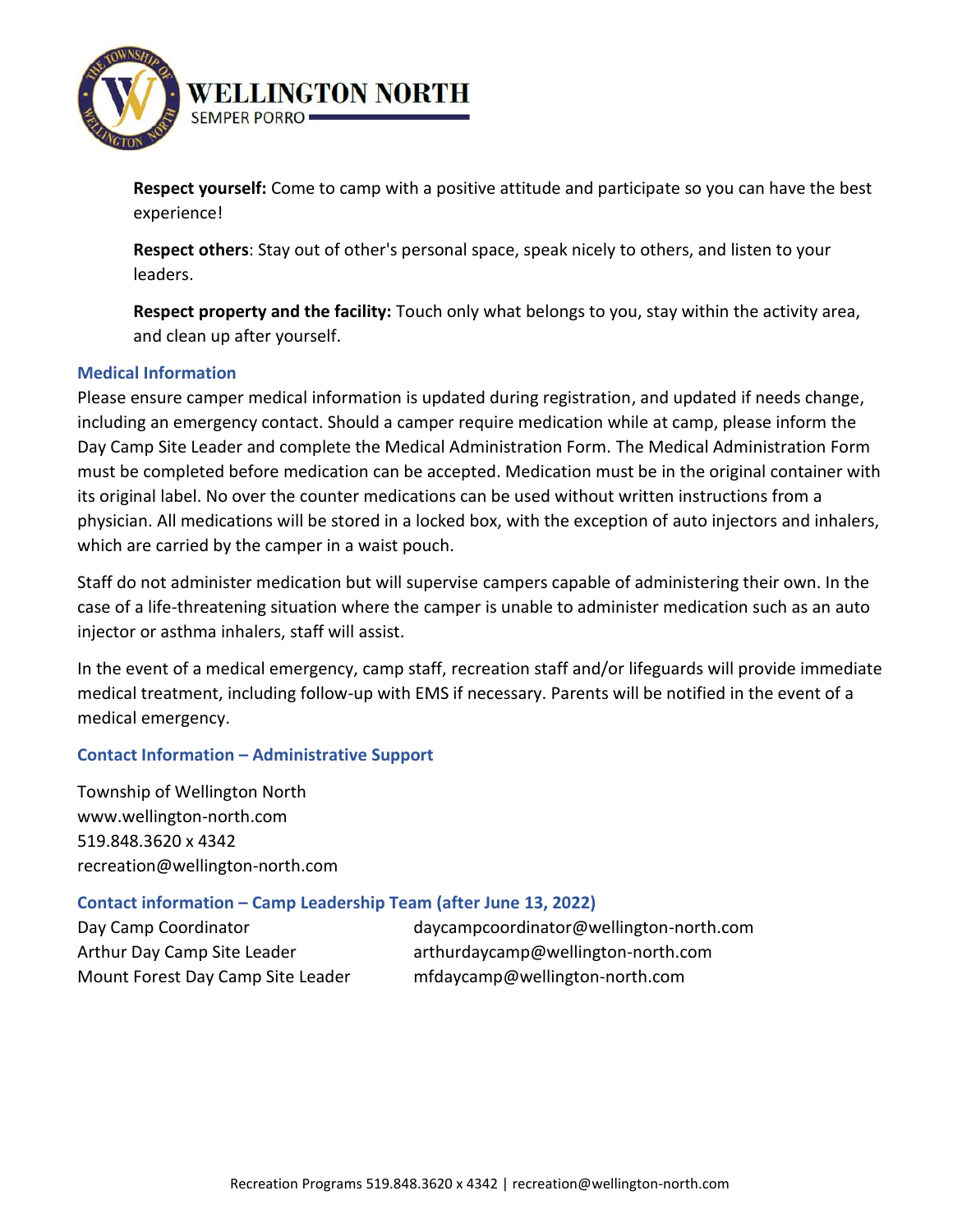

# **Authorized Pickup and Sign Out Form**

Child/ren's Name(s): **Example 2** 

Day Camp Location:

☐ Arthur Location - Summer Day Camp Program

 $\Box$  Mount Forest Location – Summer Day Camp Program

\_\_\_\_\_\_\_\_\_\_\_\_\_\_\_\_\_\_\_\_\_\_\_\_\_\_\_\_\_\_\_\_

\_\_\_\_\_\_\_\_\_\_\_\_\_\_\_\_\_\_\_\_\_\_\_\_\_\_\_\_\_\_\_\_

\_\_\_\_\_\_\_\_\_\_\_\_\_\_\_\_\_\_\_\_\_\_\_\_\_\_\_\_\_\_\_\_

I authorize the following person(s) to sign out my child/ren, as listed above, from the Wellington North Summer Day Camp Program.

I have advised all authorized pickup persons that they are required to show a piece of government issued photo identification when they come to pick up my child/ren. All people assigned to picking up my child/ren will be at least 12 years of age.

| Name of Authorized Pickup Person(s): | Relationship to child/ren | Age or write "Adult" |
|--------------------------------------|---------------------------|----------------------|
|                                      |                           |                      |
| 2. $\qquad \qquad$                   |                           |                      |
| 3.                                   |                           |                      |
| 4.                                   |                           |                      |
| 5.                                   |                           |                      |

This authorization applies to the following dates:

 $\Box$  For the entire time my child/ren is registered in the program listed above.

☐ On the following dates only (please list): \_\_\_\_\_\_\_\_\_\_\_\_\_\_\_\_\_\_\_\_\_\_\_\_\_\_\_\_

| Parent/Guardian Name: |  |
|-----------------------|--|
|                       |  |

Parent/Guardian Signature: \_\_\_\_\_\_\_\_\_\_\_\_\_\_\_\_\_\_\_\_\_\_\_\_\_\_ Date: \_\_\_\_\_\_\_\_\_\_\_\_\_\_\_\_\_\_\_\_\_\_

\_\_\_\_\_\_\_\_\_\_\_\_\_\_\_\_\_\_\_\_\_\_\_\_\_\_\_\_

\_\_\_\_\_\_\_\_\_\_\_\_\_\_\_\_\_\_\_\_\_\_\_\_\_\_\_\_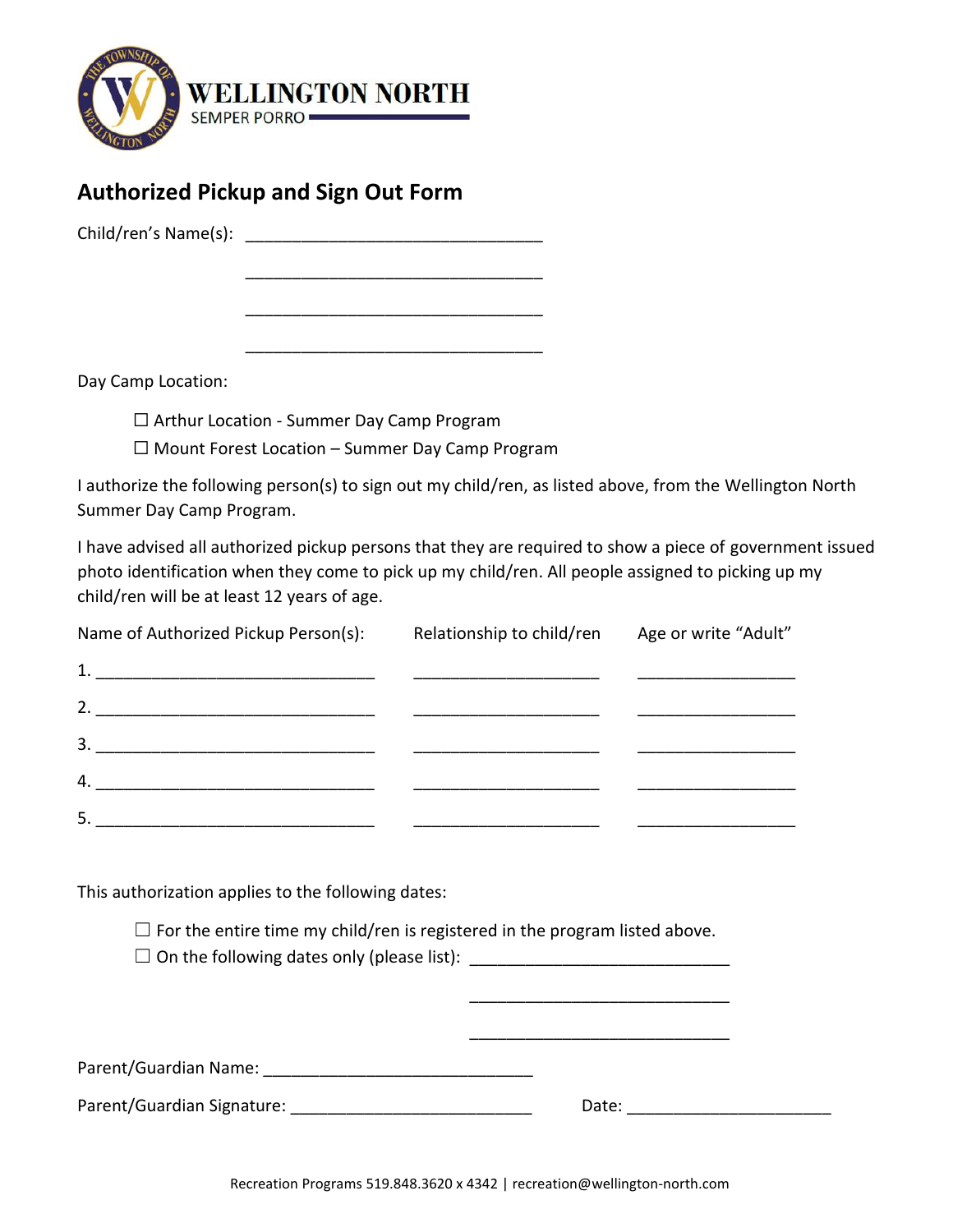

# **Photo Release and Communication Form**

There may be occurrences where our summer day camp instructors will take photos of campers. These images may be used for promotional purposes:

- Brochures
- Newspaper
- Posters
- Recreation Guide
- Social media (Twitter, Facebook, Instagram)
- Municipal website

Images may also be used for the purpose of communicating with parents/guardians about our Day Camp Program through a Day Camp Newsletter.

 $\Box$  Yes, I give permission to the Township of Wellington North to use photographs taken of my child/ren for the purposes outlined above.

 $\Box$  No, I do not give permission to the Township of Wellington North to use photographs taken of my child/ren for the purposes outlined above.

Child/ren's Name(s): \_\_\_\_\_\_\_\_\_\_\_\_\_\_\_\_\_\_\_\_\_\_\_\_\_\_\_\_\_\_\_\_

Day Camp Location:

☐ Arthur Location - Summer Day Camp Program  $\Box$  Mount Forest Location – Summer Day Camp Program

\_\_\_\_\_\_\_\_\_\_\_\_\_\_\_\_\_\_\_\_\_\_\_\_\_\_\_\_\_\_\_\_

\_\_\_\_\_\_\_\_\_\_\_\_\_\_\_\_\_\_\_\_\_\_\_\_\_\_\_\_\_\_\_\_

\_\_\_\_\_\_\_\_\_\_\_\_\_\_\_\_\_\_\_\_\_\_\_\_\_\_\_\_\_\_\_\_

Parent/Guardian Name: **Example 2018** 

Parent/Guardian Signature: etc. and the contract of the Date: etc. and Date: etc. and Date:  $\Box$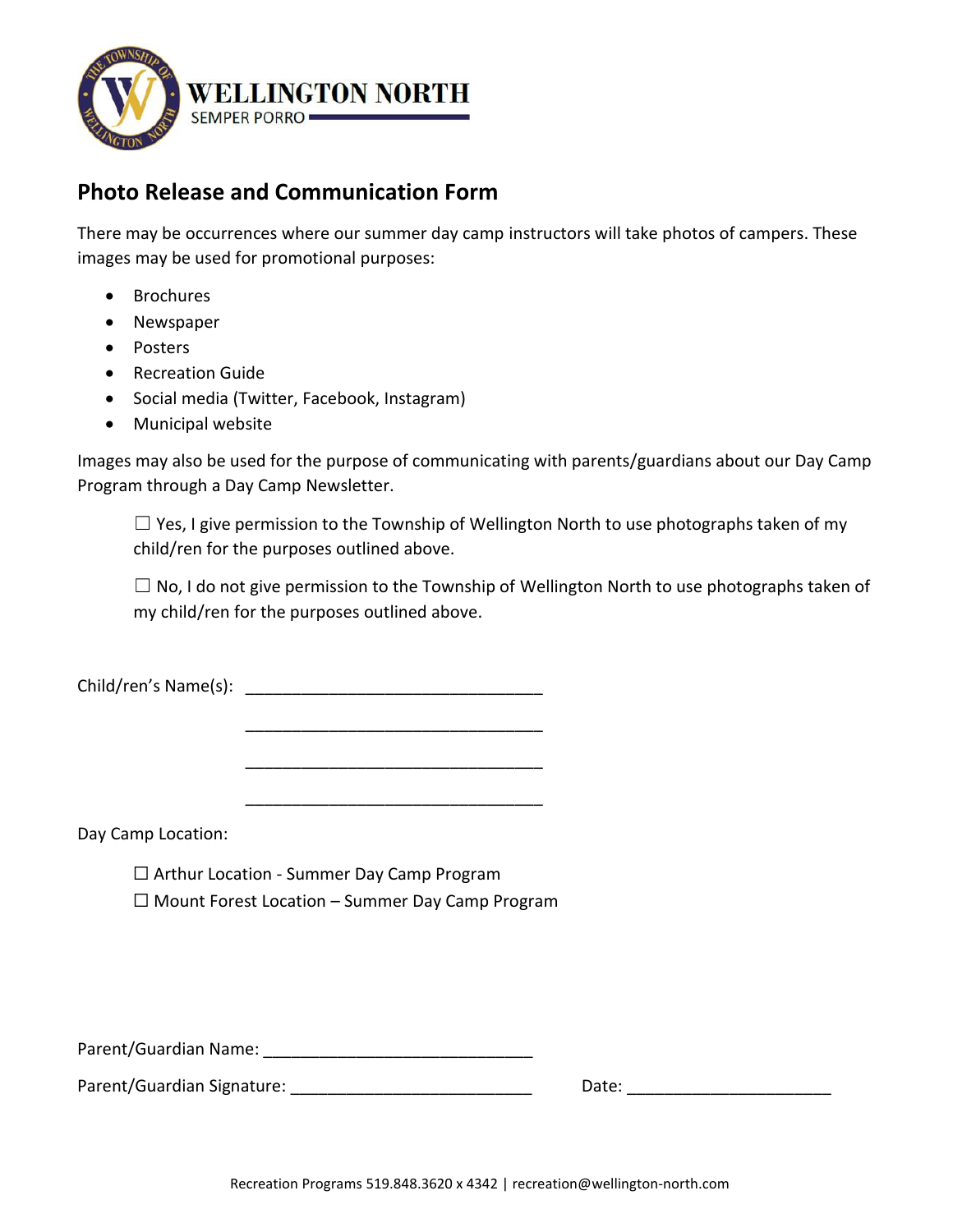

# **Walking Trip Permission From**

I give permission for my child/ren to go with the Township of Wellington North Day Camp Program when they travel on foot, off property, for various activities such as nature hikes, swimming, library visits, short field trips, etc.

I understand that they will be supervised by the Day Camp Staff and will return to the arena by 4:00pm on each occasion.

These trips will be indicated in the calendar schedule.

If I do not want my child/ren to participate in a certain trip, I will send a note prior to the trip day and my son/daughter will remain on the property under the supervision of an instructor. Any medical precautions or conditions that should be noted or watched for on the trip will also be indicated in a note prior to the trip day.

Child/ren's Name(s): \_\_\_\_\_\_\_\_\_\_\_\_\_\_\_\_\_\_\_\_\_\_\_\_\_\_\_\_\_\_\_\_

\_\_\_\_\_\_\_\_\_\_\_\_\_\_\_\_\_\_\_\_\_\_\_\_\_\_\_\_\_\_\_\_ \_\_\_\_\_\_\_\_\_\_\_\_\_\_\_\_\_\_\_\_\_\_\_\_\_\_\_\_\_\_\_\_

\_\_\_\_\_\_\_\_\_\_\_\_\_\_\_\_\_\_\_\_\_\_\_\_\_\_\_\_\_\_\_\_

Day Camp Location:

☐ Arthur Location - Summer Day Camp Program

☐ Mount Forest Location – Summer Day Camp Program

Parent/Guardian Name:

Parent/Guardian Signature: etc. and the contract of the Date:  $\Box$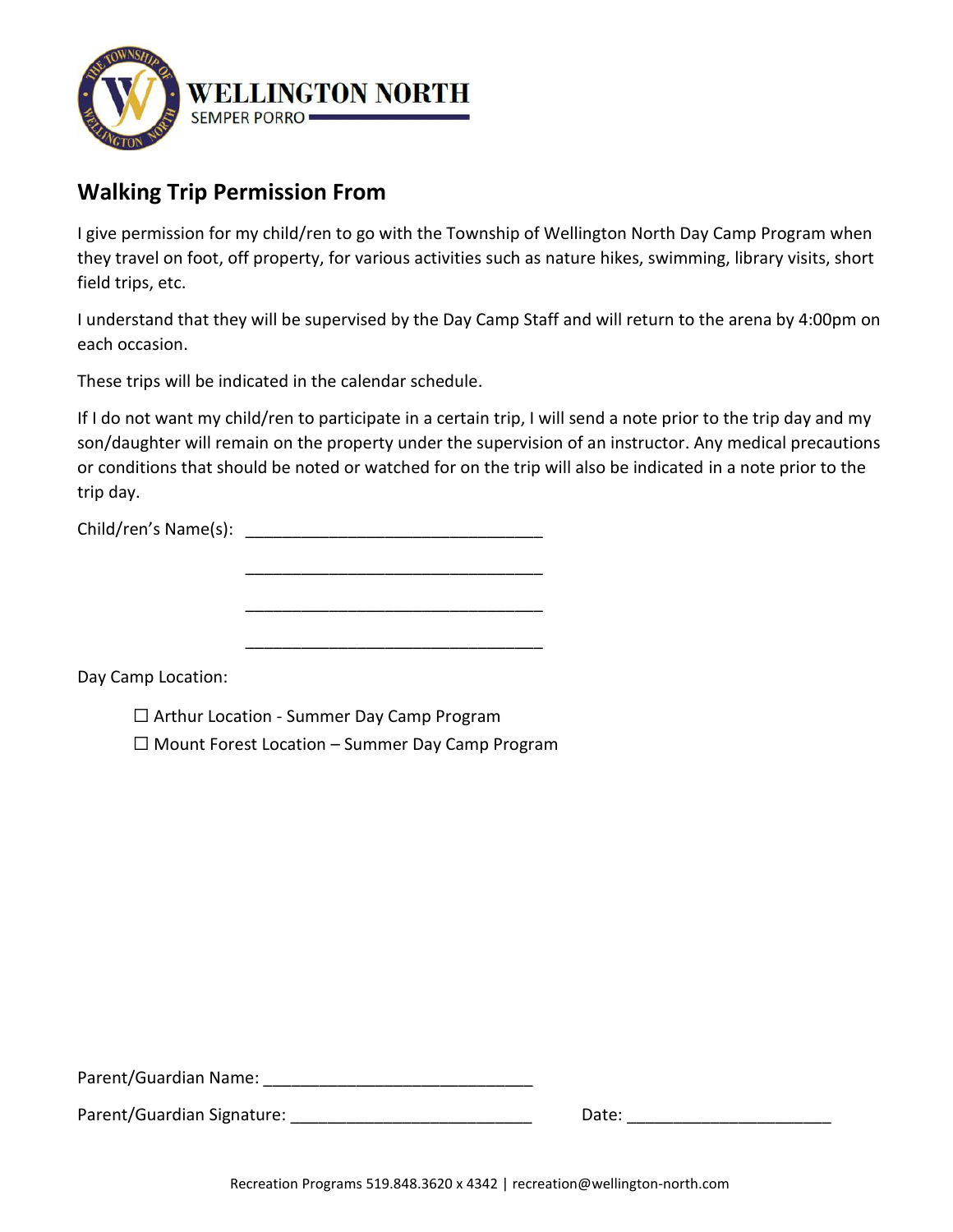

# **Day Camp Food Consumption Form**

Throughout the duration of Day Camp we may be offering snacks to campers, such as freezies, granola bars, ice cream, popcorn, etc. By signing this form, you give permission for your child/ren to consume food items from the day camp program.

Child/ren's Name(s):

\_\_\_\_\_\_\_\_\_\_\_\_\_\_\_\_\_\_\_\_\_\_\_\_\_\_\_\_\_\_\_\_

\_\_\_\_\_\_\_\_\_\_\_\_\_\_\_\_\_\_\_\_\_\_\_\_\_\_\_\_\_\_\_\_

\_\_\_\_\_\_\_\_\_\_\_\_\_\_\_\_\_\_\_\_\_\_\_\_\_\_\_\_\_\_\_\_

Please add any additional notes pertaining to your child/ren's food consumption preferences/limitations.

\_\_\_\_\_\_\_\_\_\_\_\_\_\_\_\_\_\_\_\_\_\_\_\_\_\_\_\_\_\_\_\_\_\_\_\_\_\_\_\_\_\_\_\_\_\_\_\_\_\_\_\_\_\_\_\_\_\_\_\_\_\_\_\_\_\_\_\_\_\_\_\_\_\_\_\_\_\_\_\_\_\_\_\_\_\_

\_\_\_\_\_\_\_\_\_\_\_\_\_\_\_\_\_\_\_\_\_\_\_\_\_\_\_\_\_\_\_\_\_\_\_\_\_\_\_\_\_\_\_\_\_\_\_\_\_\_\_\_\_\_\_\_\_\_\_\_\_\_\_\_\_\_\_\_\_\_\_\_\_\_\_\_\_\_\_\_\_\_\_\_\_\_

\_\_\_\_\_\_\_\_\_\_\_\_\_\_\_\_\_\_\_\_\_\_\_\_\_\_\_\_\_\_\_\_\_\_\_\_\_\_\_\_\_\_\_\_\_\_\_\_\_\_\_\_\_\_\_\_\_\_\_\_\_\_\_\_\_\_\_\_\_\_\_\_\_\_\_\_\_\_\_\_\_\_\_\_\_\_

 $\Box$  Yes, I give permission to the Township of Wellington North to provide my child/ren with various snack foods.

 $\Box$  No, I do not give permission to the Township of Wellington North to provide my child/ren with various snack foods.

Day Camp Location:

☐ Arthur Location - Summer Day Camp Program

 $\Box$  Mount Forest Location – Summer Day Camp Program

Parent/Guardian Name: \_\_\_\_\_\_\_\_\_\_\_\_\_\_\_\_\_\_\_\_\_\_\_\_\_\_\_\_\_

Parent/Guardian Signature: \_\_\_\_\_\_\_\_\_\_\_\_\_\_\_\_\_\_\_\_\_\_\_\_\_\_ Date: \_\_\_\_\_\_\_\_\_\_\_\_\_\_\_\_\_\_\_\_\_\_